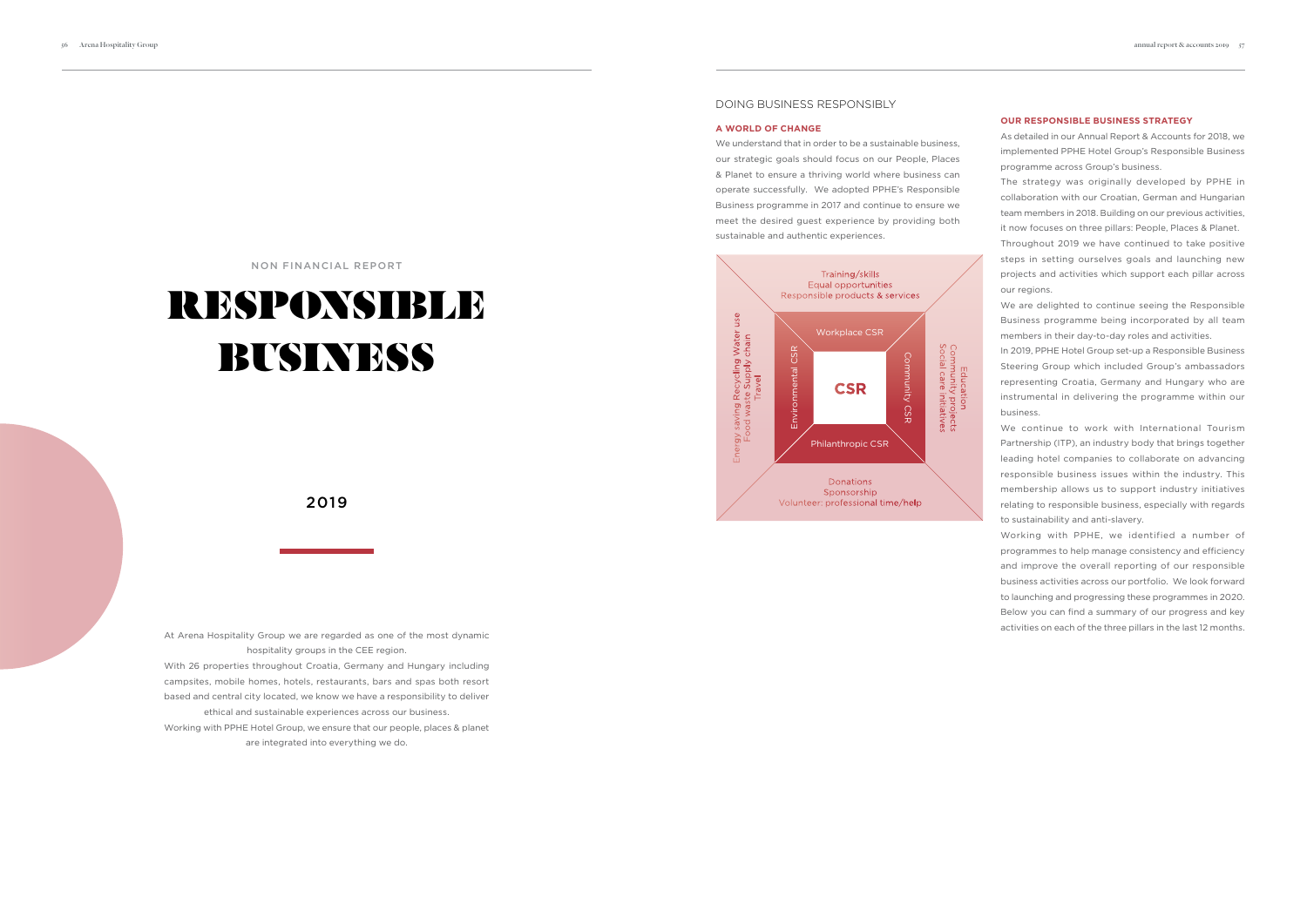#### **OUR MATERIALITY ASSESSMENT**

Working with PPHE in 2018 we conducted a comprehensive online materiality survey with over 4,000 key stakeholders which included Croatia, Germany & Hungary. The aim to identify our most material issues was critical in focusing our efforts and managing our risks and opportunities.

Following a thorough mapping exercise, the results were weighted and plotted by importance to stakeholders and impact on sustainability. Guest safety was ranked as the highest on importance and recycling was ranked as the highest on impact.

The results have enabled us to identify our most material issues and therefore focus our activities and reporting.

- 1. We analysed issues from a range of sources. The assessment considered topics included in the GRI Standards and ranked issues according to their importance to our team, partners and guests.
- 2. Stakeholders ranked each issues importance to them as well as the impact on global sustainability. There were 14 questions which were grouped around the three pillars of Responsible Business: People; Planet and Places. We also included an open-ended question that asked if there was anything they would like to add.
- 3. An online survey was sent to all key stakeholders. These were grouped into three categories:
- Guests sub-divided by corporate guests, leisure guests, corporate meeting and events, personal event, restaurant and bar and spa;
- Partners and suppliers sub-divided by supplier of goods and services, education partner, charity partner, corporate partner and employment partner, and
- Team members sub-divided by hotel, corporate or regional office, restaurant and bar and spa.



**IMPORTANCE TO ME**

This provided an opportunity to see the importance by category and to understand how aligned the responses were between guests and the Group as well as partners and the Group.

- 4.Scatter plots were used to summarise the results and compare responses by stakeholder. Results were also weighted to give more detailed comparisons.
- 5.We also reviewed the outcomes with that of the International Tourism Partnership. ITP, a noncompetitive platform for hotel industry leaders, performed an industry-wide analysis and mapping of relevant ethical, social, and environmental issues. From this, a materiality matrix was developed which hotel chains can adopt as the basis to identify their own materiality.
- 6.The materiality assessment was reviewed by the Responsible Business Steering Group and approved by the business.

#### **SUSTAINABLE DEVELOPMENT GOALS**

In 2015, the Sustainable Development Goals (SDG's) were adopted by all United Nations Member States, calling for action for countries to address 17 goals to achieve a better future for all. The goals address global challenges and aim to end poverty, fight inequality, protect our planet and enable everyone to live in peace by 2030.

Working with PPHE, we believe that as a business we have an increased responsibility to take action. We have mapped our business activities and material topics against the SDG's to identify where we can make an impact, and identified goals where we think we can contribute to.

Whilst we were able to relate our activities to most of the 17 SDGs, there were five in particular which were most closely aligned with our purpose and values.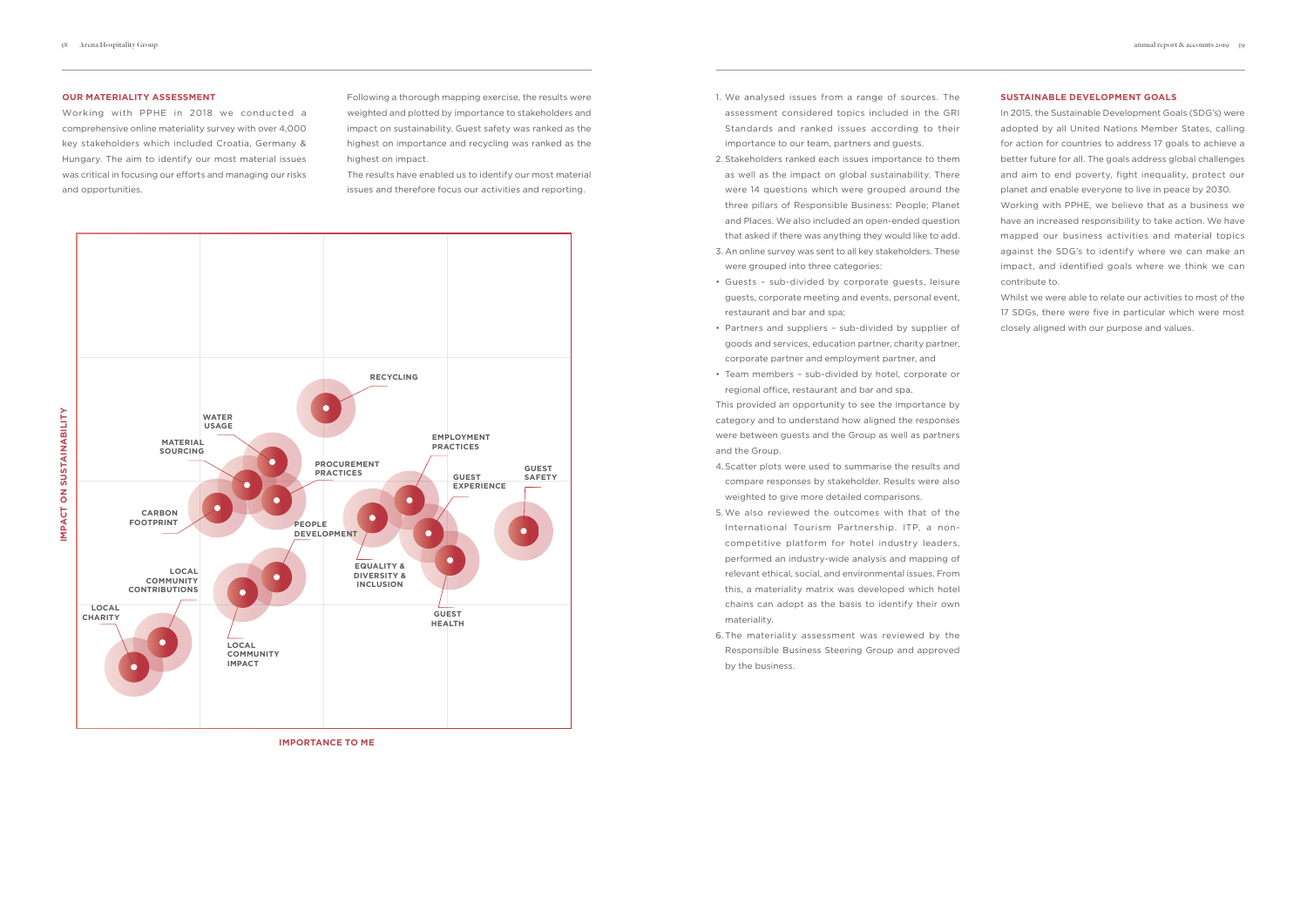# PEOPLE

- Linking development to learning
- Attract and retain talent
- Increase diversity in the workplace
- Improve guest experience
- Ensure guest health and wellbeing
- Ensure guest safety and security

# **WORKING FOR ARENA HOSPITALITY GROUP**

The Group employs a diverse workforce across Germany, Hungary and Croatia and promotes an optimal work environment for all of our 1,400 team members.

Our ethos is that with the right attitude, anyone can succeed, and therefore when we recruit we look for individuals who reflect our team member behaviour. Our blueprint 'We are Creators' supports us to effectively recruit and retain team members and build links with the education sector, local authorities, and charities through creating a new way of working, supporting PPHE and Arena's intended guest experience while influencing a desired working climate.

# **EQUALITY, DIVERSITY AND INCLUSION**

The Group ensures that diversity and inclusivity is top of the agenda and maintained throughout the business and properties. We are fully committed to delivering fair treatment for everyone whatever their background, race, ethnicity, gender, or other protected characteristics and deliver opportunity and development for all of our team members, guests and stakeholders.

**The Group supports diversity and promotes equality of opportunity for all team members, students and customers regardless of their:**

- age;
- disability;
- gender reassignment;
- marriage and civil partnership;
- pregnancy and paternal leave (including maternity and paternity);
- race (skin colour, ethnic or national background);
- religion or belief (including non-belief);
- sex/gender; and
- sexual orientation
- caring responsibilities for a 'protected characteristic' including dependants;
- socio-economic background/grouping;
- union activity; and
- unrelated spent criminal convictions

| <b>AGE</b><br><b>DIVERSITY</b> | Permanent<br>team members | Seasonal team<br>members | Total |
|--------------------------------|---------------------------|--------------------------|-------|
| $O - 17$                       | $\circ$                   | 1                        | 1     |
| $18 - 30$                      | 48                        | 44                       | 92    |
| $31 - 40$                      | 152                       | 46                       | 198   |
| $41 - 50$                      | 113                       | 35                       | 148   |
| $50+$                          | 172                       | 28                       | 200   |
| <b>Total</b>                   | 485                       | 154                      | 639   |

| <b>AGE</b><br><b>DIVERSITY</b> | Permanent<br>team members | Seasonal team<br>members | Total |
|--------------------------------|---------------------------|--------------------------|-------|
| $0 - 17$                       | $\circ$                   | 2                        | 2     |
| $18 - 30$                      | 56                        | 610                      | 666   |
| $31 - 40$                      | 155                       | 143                      | 298   |
| $41 - 50$                      | 116                       | 110                      | 226   |
| $50+$                          | 174                       | 116                      | 290   |
| <b>Total</b>                   | 501                       | 981                      | 1,482 |

31.12.2019.

# **AGE DIVERSITY - CROATIA**

# 15.07.2019.

# **GENDER DIVERSITY - CROATIA**

On 15.07.2019 Total head count 1,482 (female: 785, male 697, ratio: 53% : 47%).

|                                      | <b>Typical roles</b>                                                                                | Female:<br>Male Ratio<br>℅ |
|--------------------------------------|-----------------------------------------------------------------------------------------------------|----------------------------|
| <b>Team Member</b>                   | All team members below<br>supervisory level                                                         | 52:48                      |
| <b>Team Leaders</b><br>(Supervisory) | All supervisors, team leaders                                                                       | 80:20                      |
| Hotel<br>Management                  | All HOD, Assistant Managers                                                                         | 58:42                      |
| Hotel Executive<br>team              | <b>Financial Controller, HR</b><br><b>Business Partners, Operations</b><br>Managers and equivalents | 43:57                      |
| Senior Regional<br>Management        | GMs. Regional Directors and<br>equivalents.                                                         | 45.5:54.5                  |
| Senior<br>Corporate<br>Management    | VPs, Corporate Directors,<br>Senior professional personnel<br>(i.e. Lawyers, Accountants)           | 50:50                      |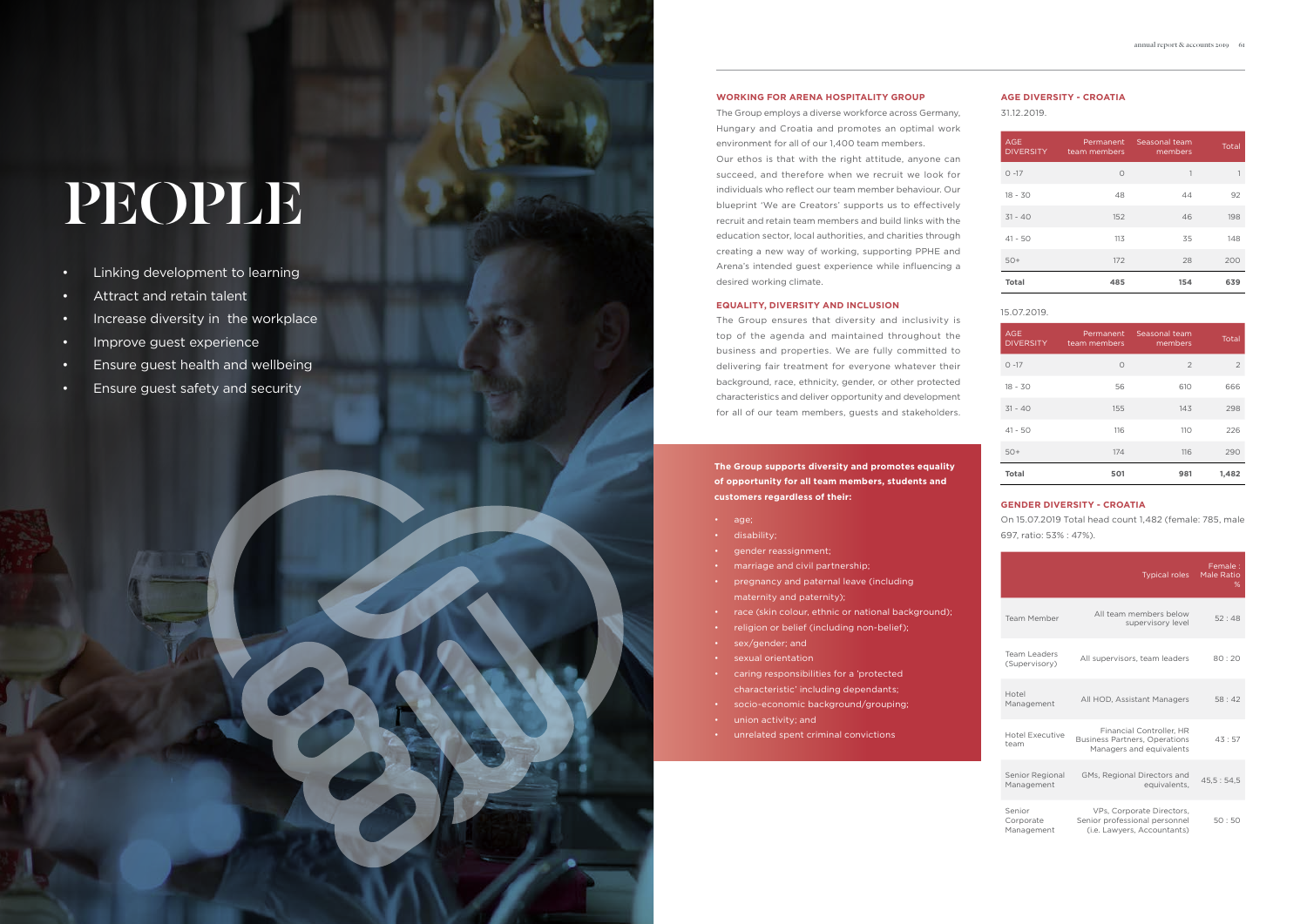Our team members are critical to the success of our business. Recruiting and inspiring talent is vital for our businesses continued success, as well as the personal success of each of our team members. As such, supporting and encouraging team members to develop and grow their careers within the business is a priority for us.

#### **DEVELOPING TALENT**

#### **Development programmes**

With talent development being a key focus, PPHE created the Apprenticeship Academy and invited the Group's eligible team members to participate.

In Croatia, the Company, in collaboration with the Ministry of Tourism, continues to offer four scholarships to students from the School of Tourism, Hospitality and Trade. As part of the programme, the Group's team members train 55 apprentices annually to be chefs, waiters, pastry chefs, and receptionists. Furthermore, team members give guest lectures at the School of Tourism and mentor students, including adults seeking qualifications. We have also continued our partnership with University of Economics and Tourism in Pula and apart from offering guest lectures in the fields of Revenue Management, Human Resources, Strategic Control, several students have done their required internships with us in the Marketing & Sales department. In 2019 one of the students that we sponsored through a scholarship successfully graduated and is currently employed in our HR team. We are also working closely with the Agency for Rural Development of Istria to provide cooking workshops in spring and autumn.

In 2019 we continued our partnership with Diopter, an open university, in regards to supporting prequalifications for local unemployed people offering programmes for future cooks, bartenders, baristas. We support the programmes in terms of practical trainings. Apart from the partnership with Diopter, in 2019 we also signed a partnership with the local School for Tourism, Hospitality and Trade, Pula, KLIK – centre of competencies. It is a 35 million Euro project funded through EU funds and will focus not only on qualifying existing high school students for careers in Tourism (cooks, waiters, pastry chefs, receptionists), but will also offer prequalification for adults looking to build careers in the aforementioned professions. Our company will support the programmes through practical training opportunities and specialist guest lectures.

In Germany, we continued our partnership with Campus Berlin Study & Life, an international university with a campus based in Berlin. Our role in this collaboration

is the practical education on the job in operation and administration section. In 2019 we had three students placed in different properties in Berlin. Their major subjects of study were tourism and accounting. They will experience all operational and back off house departments in the period of three years and take part in all required trainings. That way all areas will be covered and we are striving for their retention afterwards. The Group covers the tuition fees. In 2020 we are looking into further collaboration with other universities and local hotel academies in Germany & Hungary. In terms of internships we have several partnerships with Dutch hotel schools. Students are coming to Germany to complete a semester abroad. They would normally be working in operations to gain direct job experience.

### **HEALTH AND WELLBEING**

Embedding a long-term and positive culture to mental and physical health across the organisation is important to us. We want to promote a mentally healthy environment, stopping preventable issues and allowing people to thrive and become more productive.

The Company is collaborating with the Croatian Institute for Public Health through their "Healthy Living" programme, specifically working on implementing the module "A health friendly company". The main objective of the project, which is co-financed by the European Union from the European social funds, is to recognise and promote healthy values and, to improve work environment and health of employees. After the evaluation of Company's activities related to promotion of health and improvement of work environment and education, the certificate will be awarded for a period of two years. One of the trainings programmes relates to mental health.

#### **TEAM MEMBER ENGAGEMENT**

Working with PPHE we have been measuring team member engagement since 2015 and it continues to play an important role in the further development of Group's activities.

Each year, team members are asked detailed questions around their job, manager, team and company, and an overall engagement score is produced. Questions have been developed in multiple languages to remove as many barriers to entry as possible and encourage participation. In 2019, 1,300 team members participated in the survey at a participation ratio of 87%, our employee engagement index for the Group has remained high at 83.8.

#### **SAFETY AND SECURITY**

The safety, security and wellbeing of our guests and team members remains our priority. As such, it is embedded into our culture and business practices, this being top tier led and team member driven. Our Directors and management ensure that sufficient time, resources and trainings are allocated in order to, not only maintain our high standards, but to strive for continual improvement. All hotels and properties have in place a Crisis Plan with specific planning and contingency arrangements included. The plan is tested both internally and externally and taught to all hotel management and Heads of Department (HOD) on a regular basis, in order to ensure that all are fully aware and competent in their role and responsibilities in the event of any crisis incident in the hotel or near vicinity. All hotels have in place an (Accredited) Fire Risk Assessment, in full compliance with the Regulatory Reform (Fire Safety) Order 2005 and Regional Fire Statutory requirements. Each hotel has appropriate safety measures in place including emergency evacuation plans. Measures include sprinkler systems (30% of hotels), smoke detectors (90% of hotels, 50% of resorts), fireproof separation of parts of the buildings (which includes fire proof and smoke proof doors and vent systems), CCTV, team training and refresher training as well as ongoing full hotel evacuation training. All hotels are manned 24 hours a day (during the season – usually only 1-2 hotels are open throughout the year). We are actively working on improvements so each year another property gains new or renewed fire detection or fire suppressing system.

We take the privacy of our customers very seriously. Over the last year we have reviewed our systems and policies to ensure that we are GDPR compliant and keeping up to date with all data privacy regulations. In order to comply, we identified how we process data and have instituted policies to process it in line with this new European law. We have a system in place to identify when we deviate from the prescribed procedures of processing data, either by using technology or by self-reporting. We have also designed and are currently implementing a new training system for our team members, enabling them to anonymously reporting misuse of personal data, allowing us to mitigate and prevent further risk.

#### **HUMAN RIGHTS**

We require all team members to uphold the Group's and policies on business ethics and anti-bribery and corruption. We introduced a Code of Ethics and Whistleblowing Policy during 2013 that applies to all Group Team Members. We require compliance with a comprehensive suite of anti-bribery policies, including a Gifts and Entertainment Policy which extends to all business dealings and transactions in which we are involved. This includes a prohibition on making political donations, offering or receiving inappropriate gifts or making undue payments to influence the outcome of business dealings. Our policies and guidance in this area are routinely reviewed. These policies are included in our training and induction programme 'Feeling Welcome'. All trainings are provided in the local language.

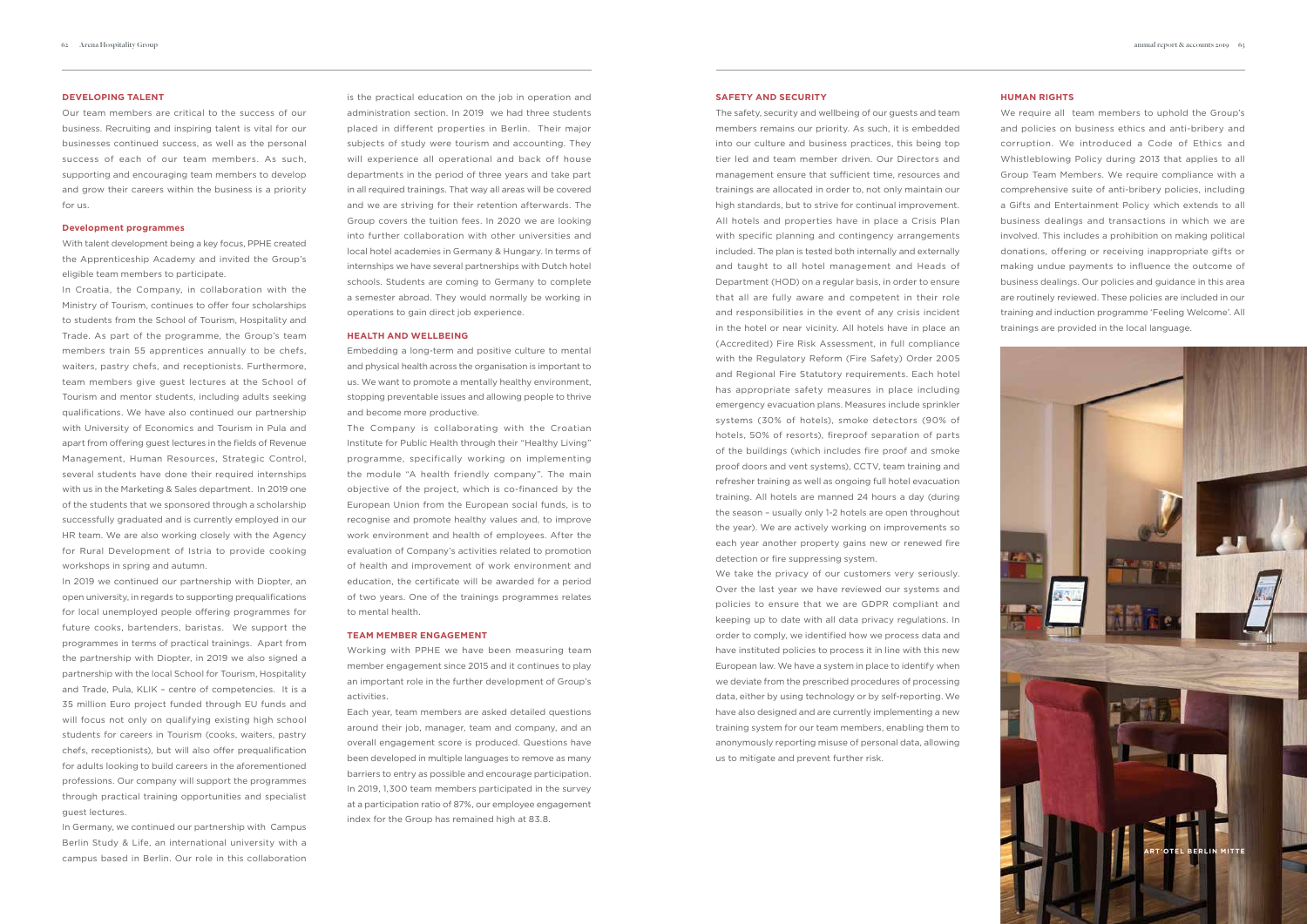# PLACES

- Increasing our charity initiatives and volunteering
- Contributions and investments with our local community
- Engagement with our local community

## **LOCAL FOOD AND CULTURE**

Local gastronomy is an important part of the culture, heritage, and customs of our destinations. Not only is cuisine an increasingly important motive for travel, but also a key element in evaluating the overall experience and guest engagement.

In our Croatian region, we are proud to have created a programme called 'days of local cuisine', which enables our guests to enjoy traditional Croatian dishes and experience national costume, as well as promote local cultural and artistic organisations through the procurement of local food and crafts.

Arena Hospitality Group's team created a cookbook of Istrian specialties. With each meal, our sommelier recommends wine, and our bartender and mixologist suggests different cocktails. The recipes and cocktails presented follow us year-round, month after month, and remind us of some, perhaps forgotten, but essential scents, flavours and memories that we wanted to convey to our guests.

The quality and offering of food we serve to our customers is important and many of our restaurants source local produce direct from markets. Menus are being developed to give more choice to vegans, vegetarian and accommodate other dietary requirements. Several detox programs have been defined such as classic daily meals (breakfast / lunch) and various detox snacks, juices and tea.

#### **WORKING WITH LOCAL COMMUNITIES**

The Group is committed to working with its local communities and we are conscious of our impact on the environment and continue to aim at reducing such impact when operating our hotels, resorts and campsites, restaurants, bars and spas.

On a Group level, we support Breast Cancer Care and the Movember Foundation. For Movember 2019, team members across the business, both operational and corporate, organised and participated in fund raising activities and invited guests to join these initiatives.

Apart from the support to charities which are supported Group-wide, each of our hotels support their local community, with activities throughout the year. This is done in a number of ways including fundraising, volunteering and in-kind giving. Examples of such local projects are:

# **Supporting children and families**

- The regional team in Germany invited 70 children from Kindergarten MANNA in Neukölln, which is an area of social challenge in Berlin, for a healthy lunch at the Berlin ZOO prepared by Park Plaza Berlin Kudamm.
- Park Plaza Berlin Kudamm and art'otel berlin

kudamm jointly donated new sand for the playground of Kindergarten "Heilig Geist" in Willmersdorf/ Charlottenburg, which is the neighbourhood in which the mentioned hotels are located.

• As part of the first Pula Marathon held on September 22, 2019, the Company organised the first Arena Kids Run in which 100 children participated. The race was held in three categories 3-6 years, 7-10 years, 11-14 years, with a start and finish line in front of the Pula Amphitheatre. We believe that the Arena Kids Run will become a local tradition and attract a large number of children in the coming years, encouraging children to play sports and directing them towards a healthier lifestyle.

# **Suporting local community**

- In light of the Company's view to respect equality laws, social norms and support civil rights, diversity and offer equality of opportunity for all, the Company has engaged Tekop Nova, an employment facility for disabled people, to design the Company's Christmas gift bags.
- Park Plaza Histria has made its lobby available free of charge for the concert performed by professors of Music School Ivan Matetić-Ronjgov Pula, in honour of the school's 70th anniversary.
- In 2019 the Group signed a partnership with UNICEF. The goal of this partnership is to support UNICEF's programme "For a Stronger Family" with the aim to provide adequate support for every family in need. Fundraising will be organised through various activities across departments of the Group. The Group has committed to make a yearly donation to UNICEF in 2020 and 2021 in the amount of HRK 100,000, irrespective of the amount raised by the fundraising activities. Further, some team members participated in UNICEF's educational programme "Children are our most important business". The goal of this was to respect and promote children's rights not only through various forms of donations, but with a more inclusive engagement that will help us support children and their rights through our business, environmental and social activities.

## **KEY MESSAGES:**

The Company:

- supports UNICEF programme "For a Stronger Family" in The Company's hotels, resorts and campsites;
- is the first hospitality company in Croatia which opened doors to UNICEF programme "For a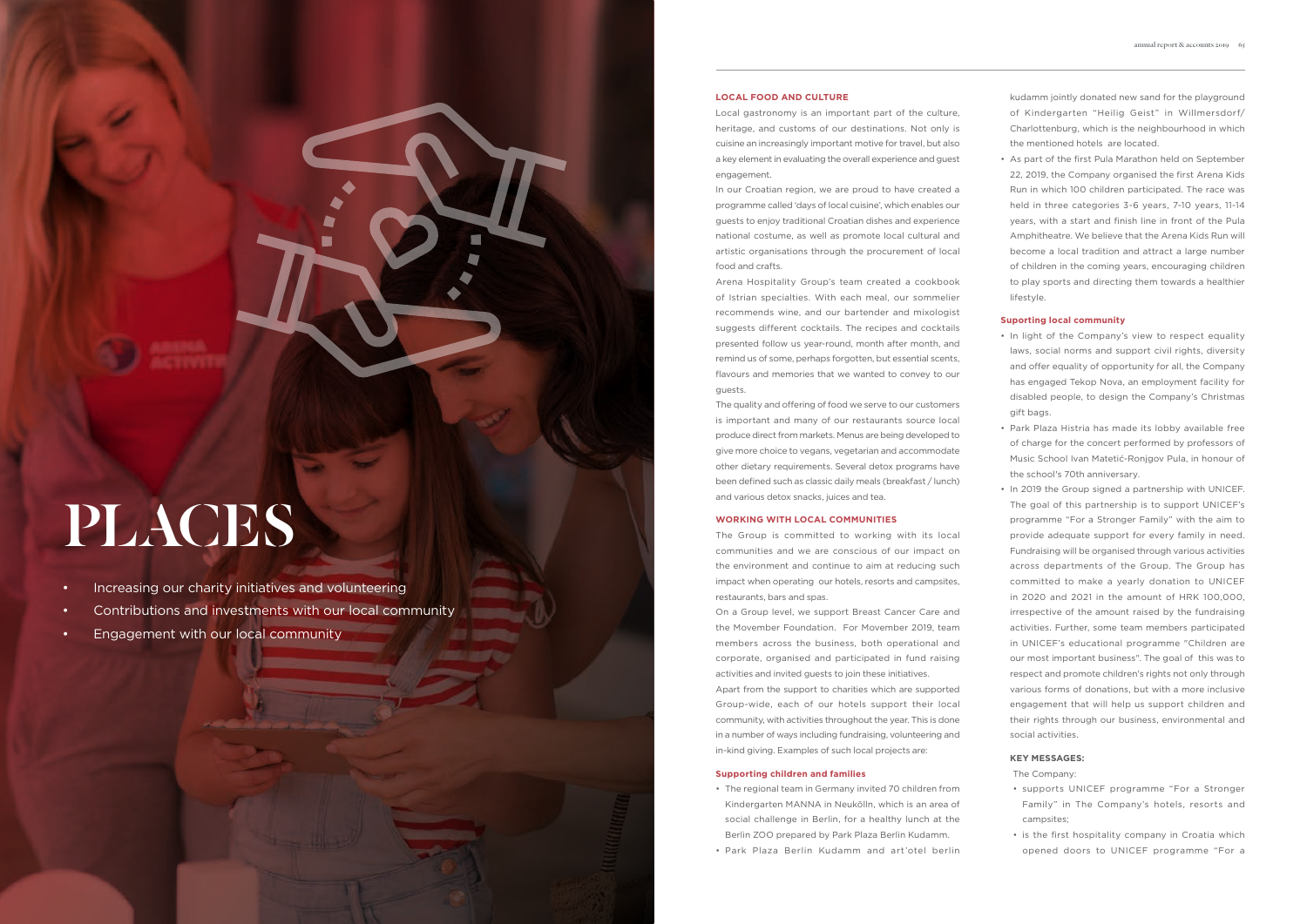Stronger Family" in an easy and simple way;

- partnered with UNICEF on the programme "For a Stronger Family" that helps to ensure better living conditions and a better future for vulnerable children;
- is the first hospitality company in Croatia which has a long term partnership with UNICEF;
- is the first hospitality company in Croatia to join the cooperation of UNICEF, Touristic Board and the Ministry of Tourism;
- is the first hospitality company to launch the Fundraising donation through stand-alone devices for voluntary customer donations via special POS (point of sale) terminals;
- is the first hospitality company in Croatia which conducted CRIA (Child Rights Impact Assessment).
- The Summer season of 2019 started with a humanitarian concert The Rocks & Stars @ Cave Romane Musical Festival, where the Company and Bina Istra supported UNICEF's programme for young children in Croatia. The amount of HRK 75,000 was donated to the General Hospital in Pula to, amongst other things, improve the conditions for all future mothers in the maternity clinic.
- After a successful 2019 season the Company organised its team members party events with humanitarian character theme, employees participated in Tombola and collected donations for UNICEF.

# **ARTS AND CULTURE**

We are committed to providing work opportunities for our local communities, and aim to support disadvantaged and underprivileged people into careers. In Croatia, we continued our partnership with Diopter for the EduTurizam project together with the Institute for Labour Market Development. During the first phase of the project a number of individuals were trained to become chefs. The second phase of the project will emphasise a development programme for entertainers and bartenders-baristas. The goal of the project is to provide skills to unemployed individuals and include them in the hospitality industry mainly for the following occupations: chefs, bartenders-baristas, and senior entertainers.





- The Company was the initiator of Verudela Art Park project with a purpose to enrich the cultural tourism offer in the destination and to promote local artists in accessible public space. The park is located at Verudela peninsula and extends to 5,500 m 2 where seven monumental works of the eight artists are exhibited. In cooperation with City of Pula, Pula Tourism Office and Zagrebačka Bank, HRK 4.4 million was invested, of which the Company invested HRK 375,000. Besides the investment, the Company is in charge of long term maintenance of the park to the benefit of local community and the guests.
- The Company sponsored the Sa(n)jam knijge u Istri (Book Fair(y) in Istria), an important cultural festival of books and authors and is the patron of the Libar za Vajk award (Book for Ever), awarded at the festival for a fifth year in a row. The amount sponsored this year is 75,000 HRK.
- In partnership with the City of Pula, the Company sponsored the humanitarian Christmas gala concert

traditionally, held at the Istrian National Theatre in Pula. Funds collected (HRK 25,000) from ticket sales will be donated to "Spektar" the athletic club for people with disabilities.

Although our combined activities continue to make positive local level impact, we have identified the need for more transparency on our activities. In 2020, we have committed to develop a strategic community plan aligning to our core business purpose.

# **SUPPORTING OUR COMMUNITIES INCLUSIVE WORK FOR ALL**